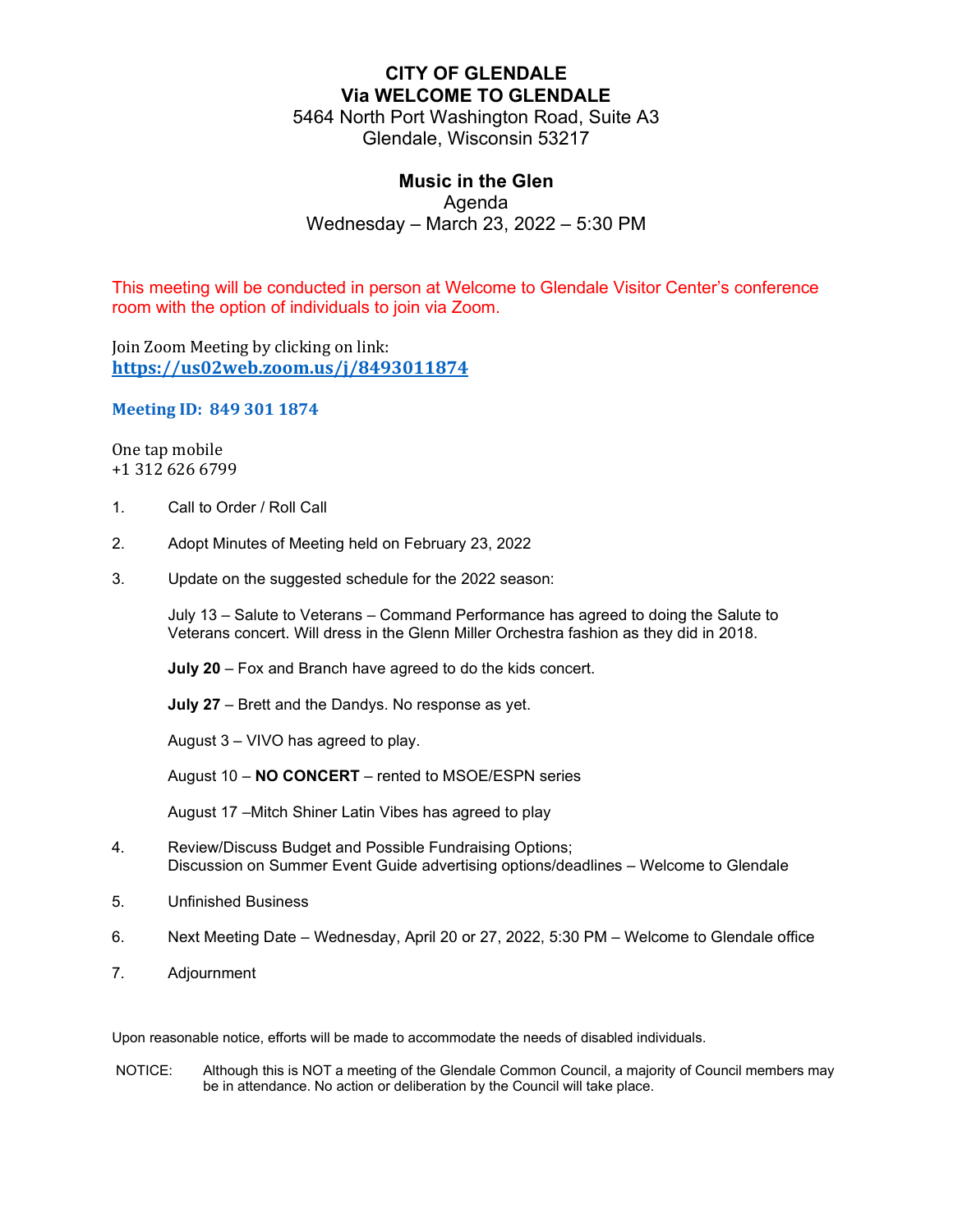## **CITY OF GLENDALE** Music in the Glen Meeting Minutes February 23, 2022

## Welcome to Glendale 5464 N Port Washington Rd, Suite A3 Glendale, WI 53217

## Roll Call

Present: JoAnn Shaw, Chair; Members: Lee Carey, Teresa Drews Present View Zoom: Tristann Rieck Absent: Laura Emir, Steve Shaw Guests Present: Becca Garrison, Executive Director and Jesse BaDour, Deputy Director for Welcome to Glendale Convention, Visitors, and Business Association.

*Meeting called to order by Chair Shaw at 5:42 p.m.*

### Introduction to Becca Garrison

The new Executive Director for Welcome to Glendale, Becca Garrison, introduced herself to the committee.

### Approval of the November 10, 2021, Meeting Meetings

Motion by Ms. Rieck, seconded by Ms. Carey, to approve the November 10, 2021, Meeting Meetings. Motion carried unanimously.

### Suggested Schedule for the 2022 Season

- ESPN will be utilizing the Richard E. Maslowksi Community Park (REM Park) from August  $10^{th}$  – August  $15^{th}$ . The Music in the Glen (MITG) 2022 season will need to change the concert date on August 10 to August 3.
- Chair Shaw stated that VIVO would like to perform on August 3. They will be having a concert at BAYSHORE a month prior. Ms. Carey suggested finding out if VIVO will provide their own sound technician (Angelo), as the original pricing for 2020 included the technician. Ms. Shaw will double check VIVO will provide a sound technician.
- Chair Shaw has been going back and forth with the Nicolet band teacher. The fee for Nicolet's Band to perform is \$1,100 for 30 minutes and MITG would need to provide a sound technician. The most they could perform is 45 minutes, and the committee would need to hire another group to fill the 90 minutes. Nicolet wants to play on June 8 as kids are still in school. BAYSHORE paid \$1,100 for 30 minutes at Target's ribbon cutting. The reason for the high cost is because it sponsors a student to a go on a band trip. After much discussion, the committee decided to not have Nicolet band perform for the 2022 season as the budget won't support it, its exam week, and graduation is the next day. Ms. Rieck suggests the other music departments be included, like orchestra and the choir, to fill the 90 minute concert for future years.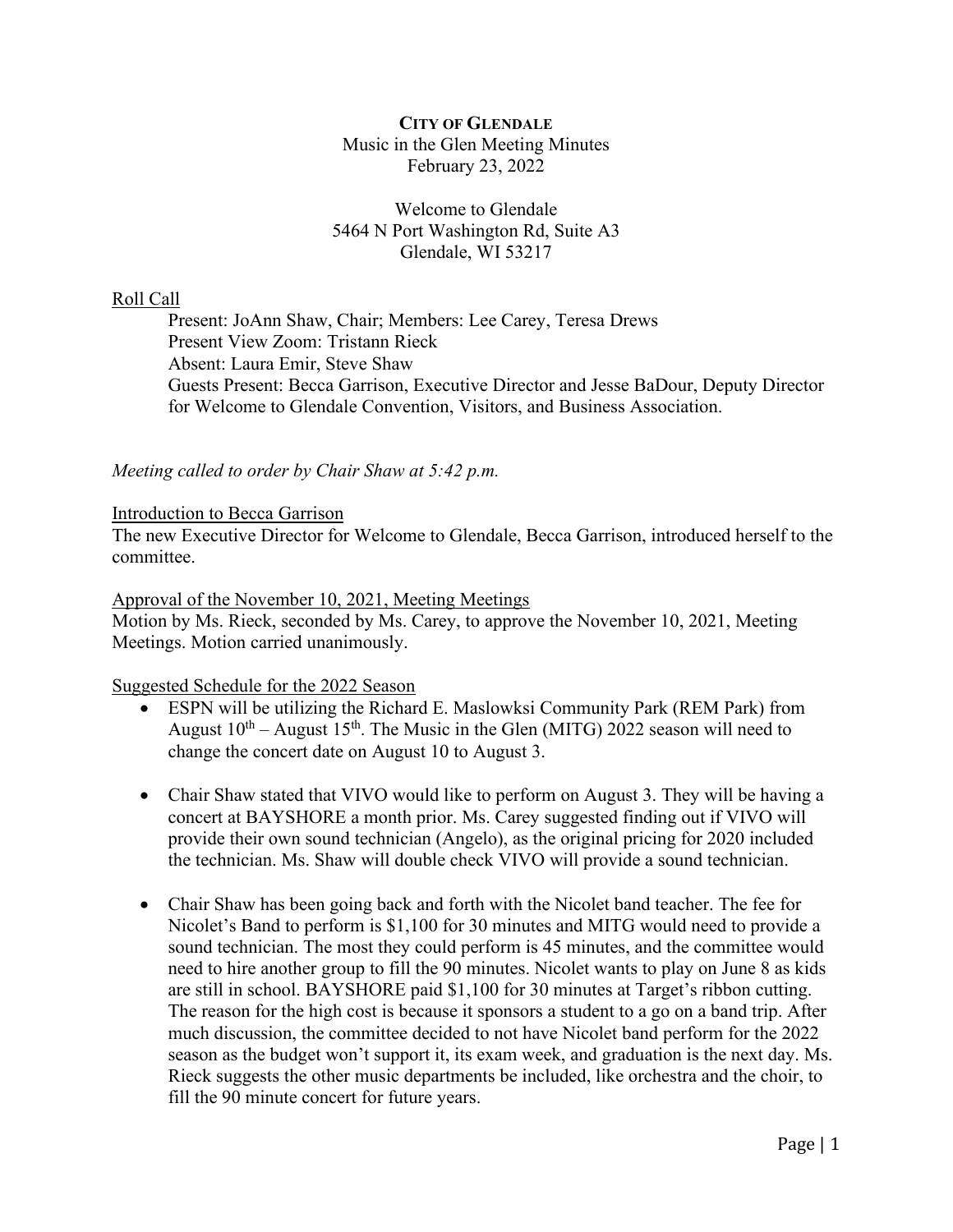- Executive Director Garrison would like Ben Hohenstein to show her how to run the sound system at the park.
- Chair Shaw has reached out to All Star Superband but has not heard back from them. However, Command Performance reached out and expressed interest. They played in June 2018. They dressed in veteran's uniforms. Chair Shaw guesses the pricing is around \$1,000-\$1,200. Ms. BaDour stated Bank Five Nine is interested in sponsoring this concert. The committee agreed to move forward with Command Performance as they were well received back in 2018. Chair Shaw will reach out to trumpet guy for Taps.
- Ms. Drews reached out to Mitch Schreiner. He is interested in performing on August 17 with his four-piece Latin Jazz combo. The price would be \$1,250 with a sound technician. Chair Shaw will ask to see if they would be willing to come down to \$1,000. This will be the last concert of the season.
- Rhythm Kings reached out to Executive Director Garrison at the World of Weddings and is interested in performing for MITG. They are an RB/Rock/Reggae/ Hits Today band. Executive Director Garrison reached back out, but they haven't responded.
- Ms. Drews reached out to Fox and Branch. They perform family folk sing-a-longs and perform in schools. They are available on July 20 and would bring their own lights and sound. Ms. Drews will find out the pricing.
- The committee decided to choose Brett and the Dandys as the fifth band, as it was a different genre compared to the other choices: Dem Horny Funkers (funk band) Rhythm Kings (Jazz/RB) or Brett and the Dandys (50s&60s). Ms. BaDour suggests the other bands perform at the Root Beer Bash on August 6. Ms. Rieck will give Ms. BaDour the information to Dem Horny Funkers.

Ms. Rieck suggests giving the bands two weeks to reply to the contracts and then move on to other bands who are interested.

| <b>Drafted 2022 Music in the Glen Season Line-up</b>                          |
|-------------------------------------------------------------------------------|
| July 13: Command Performance (Veteran's Salute)                               |
| July 20: Fox and Branch (Kid's Concert)                                       |
| July 27: Brett and the Dandys $(50s \& 60s)$                                  |
| August 3: VIVO (Contemporary Jazz)                                            |
| August 10: NO CONCERT                                                         |
| August 17: Mitch Shreiner and the Latin Jazz. (Four-piece Latin Jazz) combo). |

Ms. Rieck informed the committee she will be joining the National Association of School Music Dealers starting April 1. Her last committee meeting will be the next meeting in March. Ms. Rieck will send an email to Chair Shaw stating her resignation and any suggestions for a new board member. Chair Shaw will talk to Mayor Kennedy and interim City Administrator and